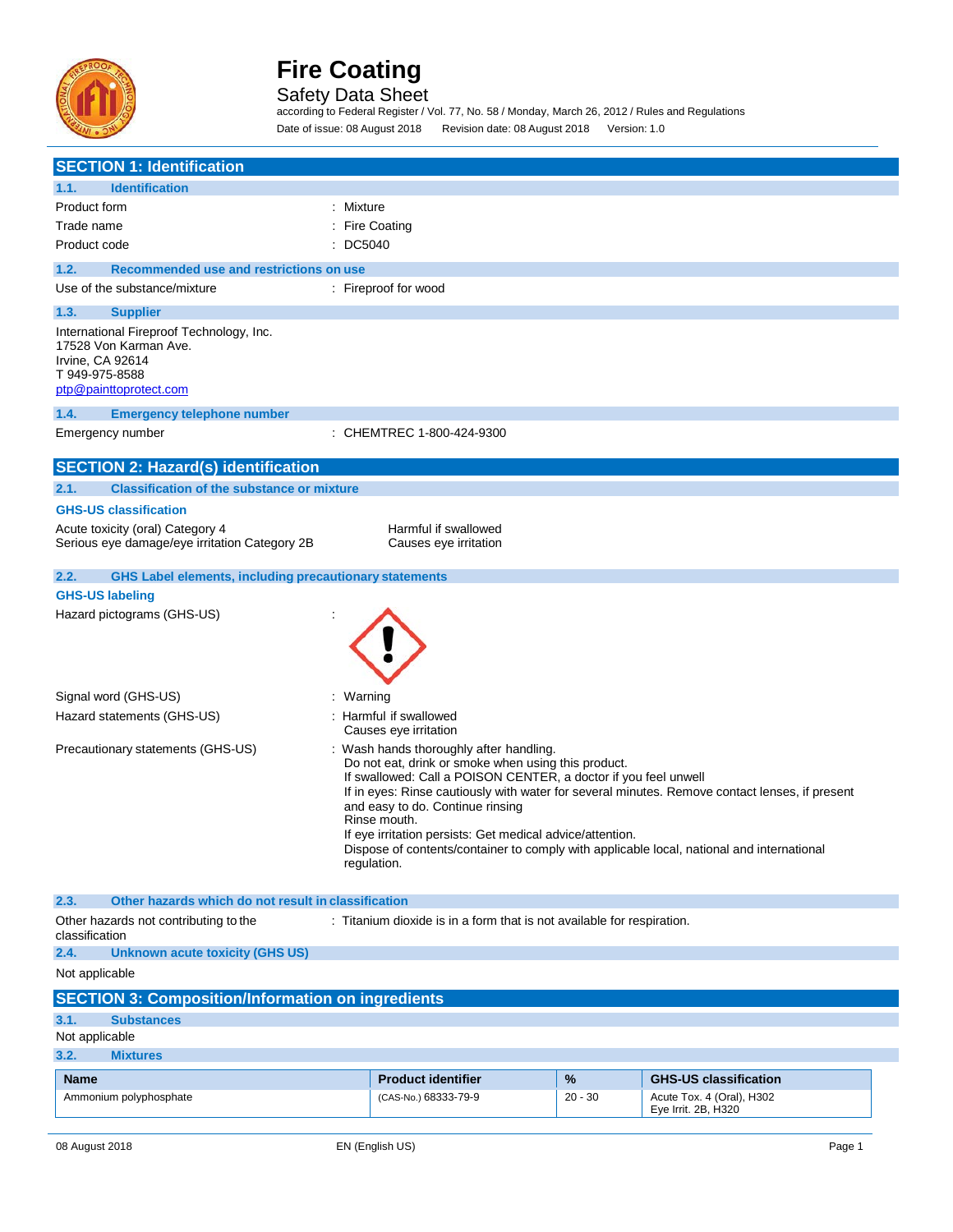Safety Data Sheet

according to Federal Register / Vol. 77, No. 58 / Monday, March 26, 2012 / Rules and Regulations

| <b>Name</b>      | oduct identifier          | $\frac{9}{6}$ | classification<br><b>GHS-US</b> |
|------------------|---------------------------|---------------|---------------------------------|
| Titanium dioxide | , 13463-67-7<br>(CAS-No., | 20<br>$10 -$  | Carc. 2, H351                   |

Full text of hazard classes and H-statements : see section 16

| Full text of Hazaru classes and Fristatements . See Section To                                          |                                                                                                                                                                                                                                                                                                                                                                                                                                                                     |  |  |
|---------------------------------------------------------------------------------------------------------|---------------------------------------------------------------------------------------------------------------------------------------------------------------------------------------------------------------------------------------------------------------------------------------------------------------------------------------------------------------------------------------------------------------------------------------------------------------------|--|--|
| <b>SECTION 4: First-aid measures</b>                                                                    |                                                                                                                                                                                                                                                                                                                                                                                                                                                                     |  |  |
| <b>Description of first aid measures</b><br>4.1.                                                        |                                                                                                                                                                                                                                                                                                                                                                                                                                                                     |  |  |
| First-aid measures after inhalation                                                                     | : Move the affected person away from the contaminated area and into the fresh air. Get medical<br>advice/attention if you feel unwell.                                                                                                                                                                                                                                                                                                                              |  |  |
| First-aid measures after skin contact                                                                   | : Remove affected clothing and wash all exposed skin area with mild soap and water, followed<br>by warm water rinse. If skin irritation or rash occurs: Get medical advice/attention.                                                                                                                                                                                                                                                                               |  |  |
| First-aid measures after eye contact                                                                    | : Rinse immediately with plenty of water for 15 minutes. Remove contact lenses, if present and<br>easy to do. Continue rinsing. If eye irritation persists: Get medical advice/attention.                                                                                                                                                                                                                                                                           |  |  |
| First-aid measures after ingestion                                                                      | : Rinse mouth. Do NOT induce vomiting. Get medical advice/attention.                                                                                                                                                                                                                                                                                                                                                                                                |  |  |
| 4.2.<br>Most important symptoms and effects (acute and delayed)                                         |                                                                                                                                                                                                                                                                                                                                                                                                                                                                     |  |  |
| Potential Adverse human health effects and<br>symptoms                                                  | : Harmful if swallowed. Causes serious eye irritation.                                                                                                                                                                                                                                                                                                                                                                                                              |  |  |
| Symptoms/effects after skin contact                                                                     | : May cause slight temporary irritation.                                                                                                                                                                                                                                                                                                                                                                                                                            |  |  |
| Symptoms/effects after eye contact                                                                      | : Causes eye irritation.                                                                                                                                                                                                                                                                                                                                                                                                                                            |  |  |
| Symptoms/effects after ingestion                                                                        | : Harmful if swallowed.                                                                                                                                                                                                                                                                                                                                                                                                                                             |  |  |
| 4.3.<br>Immediate medical attention and special treatment, if necessary                                 |                                                                                                                                                                                                                                                                                                                                                                                                                                                                     |  |  |
| Treat symptomatically.                                                                                  |                                                                                                                                                                                                                                                                                                                                                                                                                                                                     |  |  |
| <b>SECTION 5: Fire-fighting measures</b>                                                                |                                                                                                                                                                                                                                                                                                                                                                                                                                                                     |  |  |
| 5.1.<br>Suitable (and unsuitable) extinguishing media                                                   |                                                                                                                                                                                                                                                                                                                                                                                                                                                                     |  |  |
| Suitable extinguishing media                                                                            | : Use extinguishing media appropriate for surrounding fire.                                                                                                                                                                                                                                                                                                                                                                                                         |  |  |
| Unsuitable extinguishing media                                                                          | : None known.                                                                                                                                                                                                                                                                                                                                                                                                                                                       |  |  |
| 5.2.<br>Specific hazards arising from the chemical                                                      |                                                                                                                                                                                                                                                                                                                                                                                                                                                                     |  |  |
| Fire hazard                                                                                             | : The product is not flammable. Supports combustion. On combustion forms: Carbon oxides<br>(CO, CO2). Nitrogen oxides. Metal oxides.                                                                                                                                                                                                                                                                                                                                |  |  |
| Explosion hazard                                                                                        | Risk of explosion if heated under confinement.                                                                                                                                                                                                                                                                                                                                                                                                                      |  |  |
| Reactivity                                                                                              | Stable under normal conditions of use.                                                                                                                                                                                                                                                                                                                                                                                                                              |  |  |
| 5.3.<br>Special protective equipment and precautions for fire-fighters                                  |                                                                                                                                                                                                                                                                                                                                                                                                                                                                     |  |  |
| Firefighting instructions                                                                               | : Use water spray or fog for cooling exposed containers. Exercise caution when fighting any                                                                                                                                                                                                                                                                                                                                                                         |  |  |
|                                                                                                         | chemical fire. Prevent fire-fighting water from entering environment.                                                                                                                                                                                                                                                                                                                                                                                               |  |  |
| Protection during firefighting                                                                          | : Do not enter fire area without proper protective equipment, including respiratory protection. For<br>further information refer to section 8: "Exposure controls/personal protection".                                                                                                                                                                                                                                                                             |  |  |
| <b>SECTION 6: Accidental release measures</b>                                                           |                                                                                                                                                                                                                                                                                                                                                                                                                                                                     |  |  |
| Personal precautions, protective equipment and emergency procedures<br>6.1.                             |                                                                                                                                                                                                                                                                                                                                                                                                                                                                     |  |  |
| General measures                                                                                        | : Avoid contact with eyes. Avoid breathing mist, vapors. Spilled material may present a slipping<br>hazard.                                                                                                                                                                                                                                                                                                                                                         |  |  |
| 6.1.1.<br>For non-emergency personnel                                                                   |                                                                                                                                                                                                                                                                                                                                                                                                                                                                     |  |  |
| Emergency procedures                                                                                    | : Evacuate unnecessary personnel. Wear recommended personal protective equipment.                                                                                                                                                                                                                                                                                                                                                                                   |  |  |
| 6.1.2.<br>For emergency responders                                                                      |                                                                                                                                                                                                                                                                                                                                                                                                                                                                     |  |  |
| Protective equipment                                                                                    | : Equip cleanup crew with proper protection. Use self-contained breathing apparatus. For further<br>information refer to section 8: "Exposure controls/personal protection".                                                                                                                                                                                                                                                                                        |  |  |
| <b>Emergency procedures</b>                                                                             | : Ventilate area.                                                                                                                                                                                                                                                                                                                                                                                                                                                   |  |  |
| 6.2.<br><b>Environmental precautions</b>                                                                |                                                                                                                                                                                                                                                                                                                                                                                                                                                                     |  |  |
| Prevent entry to sewers and public waters. Notify authorities if liquid enters sewers or public waters. |                                                                                                                                                                                                                                                                                                                                                                                                                                                                     |  |  |
| 6.3.<br>Methods and material for containment and cleaning up                                            |                                                                                                                                                                                                                                                                                                                                                                                                                                                                     |  |  |
| Methods for cleaning up                                                                                 | Small spills: Stop leak if safe to do so. Dilute with plenty of water. Absorb remaining liquid with<br>sand or inert absorbent and remove to safe place. Dispose of at a licensed waste collection<br>center. In case of large spillages: Approach from upwind. Wash contaminated area with large<br>amounts of water. Consult an expert on waste disposal or treatment. For further information<br>refer to section 13. See Heading 1. Emergency telephone number. |  |  |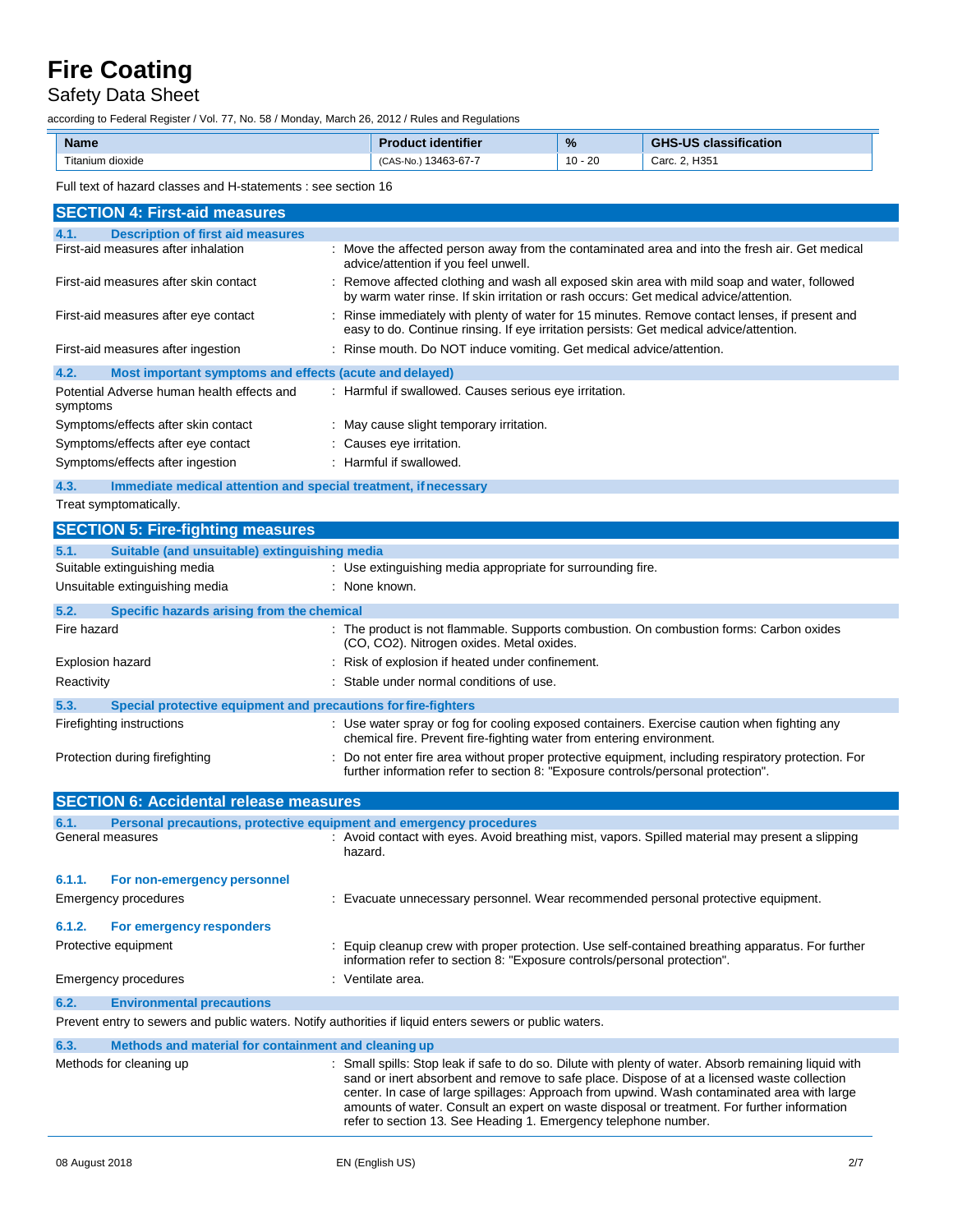# Safety Data Sheet

according to Federal Register / Vol. 77, No. 58 / Monday, March 26, 2012 / Rules and Regulations

#### **6.4. Reference to other sections**

For further information refer to section 8: "Exposure controls/personal protection". For further information refer to section 13.

| <b>SECTION 7: Handling and storage</b>                               |                                                                                                                                                                       |  |  |  |
|----------------------------------------------------------------------|-----------------------------------------------------------------------------------------------------------------------------------------------------------------------|--|--|--|
| <b>Precautions for safe handling</b><br>7.1.                         |                                                                                                                                                                       |  |  |  |
| Precautions for safe handling                                        | : Avoid contact with eyes. Provide good ventilation in process area to prevent formation of vapor.<br>Avoid breathing mist, vapors.                                   |  |  |  |
| Hygiene measures                                                     | : Do not eat, drink or smoke when using this product. Wash hands thoroughly after handling.<br>Handle in accordance with good industrial hygiene and safety practice. |  |  |  |
| 7.2.<br>Conditions for safe storage, including any incompatibilities |                                                                                                                                                                       |  |  |  |
| Storage conditions                                                   | : Keep only in the original container in a cool, well ventilated place away from : Incompatible<br>materials. Keep container closed when not in use.                  |  |  |  |
| Incompatible materials                                               | : Strong acids. alkalis. Oxidizing agent. Organic solvents.                                                                                                           |  |  |  |
| Storage temperature                                                  | $\approx$ 5 - 35 °C (Use up as soon as possible after opening the lid)                                                                                                |  |  |  |

## **SECTION 8: Exposure controls/personal protection**

# **Ammonium polyphosphate (68333-79-9)** Not applicable **Titanium dioxide (13463-67-7)** ACGIH **Local name** Titanium dioxide **Titanium dioxide** ACGIH ACGIH TWA (mg/mª) 10 mg/m<sup>3</sup> ACGIH Remark (ACGIH) REMARK (ACGIH) REMARK (ACGIH) ACGIH Regulatory reference ACGIH 2018 OSHA OSHA PEL (TWA) (mg/m<sup>3</sup>) 15 mg/m<sup>3</sup> OSHA Regulatory reference (US-OSHA) OSHA  $|DLH$  US IDLH (mg/m<sup>3</sup>)  $|5000 \text{ mq/m}^3$ **8.1. Control parameters**

### **8.2. Appropriate engineering controls**

Appropriate engineering controls : Ensure adequate ventilation. Emergency eye wash fountains and safety showers should be available in the immediate vicinity of any potential exposure.

### **8.3. Individual protection measures/Personal protective equipment**

#### **Hand protection:**

Impermeable protective gloves. Protective gloves made of rubber or PVC

#### **Eye protection:**

Chemical goggles or safety glasses

#### **Respiratory protection:**

In case of inadequate ventilation wear respiratory protection. If the occupational exposure limit is exceeded: Wear a self contained breathing apparatus. suitable respiratory equipment (breathing apparatus with filter)

### **Other information:**

Do not eat, drink or smoke during use.

| <b>SECTION 9: Physical and chemical properties</b>            |                     |  |  |  |  |
|---------------------------------------------------------------|---------------------|--|--|--|--|
| 9.1.<br>Information on basic physical and chemical properties |                     |  |  |  |  |
| Physical state                                                | : Liquid            |  |  |  |  |
| Appearance                                                    | : Viscous.          |  |  |  |  |
| Color                                                         | $:$ white Gray      |  |  |  |  |
| Odor                                                          | : characteristic    |  |  |  |  |
| Odor threshold                                                | : No data available |  |  |  |  |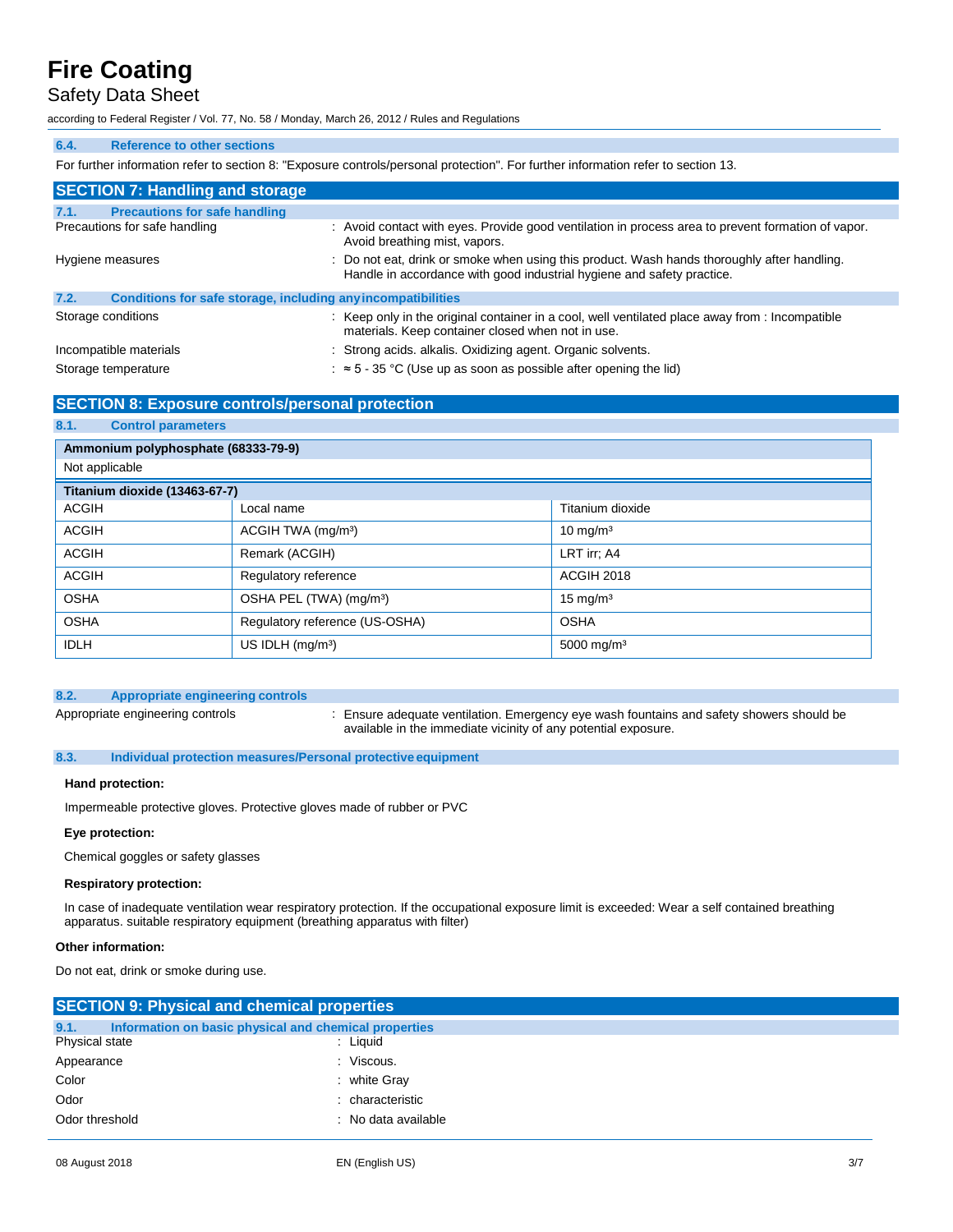# Safety Data Sheet

according to Federal Register / Vol. 77, No. 58 / Monday, March 26, 2012 / Rules and Regulations

| pH                                                 | $: 6.5 - 9.5$               |
|----------------------------------------------------|-----------------------------|
| Melting point                                      | : No data available         |
| Freezing point                                     | No data available           |
| Boiling point                                      | : $> 100 °C$                |
| Flash point                                        | No data available           |
| Relative evaporation rate (butyl acetate=1)        | No data available           |
| Flammability (solid, gas)                          | Not applicable.             |
| Vapor pressure                                     | No data available           |
| Relative vapor density at 20 °C                    | No data available           |
| Relative density                                   | No data available           |
| Specific gravity / density                         | 1.35±0.1 (Specific gravity) |
| Solubility                                         | Miscible with water.        |
| Log Pow                                            | No data available           |
| Auto-ignition temperature                          | No data available           |
| Decomposition temperature                          | No data available           |
| Viscosity, kinematic                               | No data available           |
| Viscosity, dynamic                                 | 8000 - 25000 cP             |
| <b>Explosion limits</b>                            | No data available           |
| <b>Explosive properties</b>                        | No data available           |
| Oxidizing properties                               | : No data available         |
| <b>Other information</b><br>9.2.                   |                             |
| No additional information available                |                             |
| <b>SECTION 10: Stability and reactivity</b>        |                             |
| 10.1.<br><b>Reactivity</b>                         |                             |
| Stable under normal conditions of use.             |                             |
| 10.2.<br><b>Chemical stability</b>                 |                             |
| Stable under normal conditions of use.             |                             |
| 10.3.<br><b>Possibility of hazardous reactions</b> |                             |

Hazardous polymerization will not occur.

**10.4. Conditions to avoid**

None known.

## **10.5. Incompatible materials**

Strong acids. Organic solvents. alkalis. Oxidizing agent.

## **10.6. Hazardous decomposition products**

No hazardous decomposition products known at room temperature. On combustion forms: Nitrogen oxides. Carbon oxides (CO, CO2). Metal oxides.

| <b>SECTION 11: Toxicological information</b> |  |  |  |  |
|----------------------------------------------|--|--|--|--|
|                                              |  |  |  |  |
| : Oral: Harmful if swallowed.                |  |  |  |  |
| : Not classified                             |  |  |  |  |
| : Not classified                             |  |  |  |  |
| 1197 mg/kg body weight                       |  |  |  |  |
|                                              |  |  |  |  |
| 300 - 2000 mg/kg                             |  |  |  |  |
|                                              |  |  |  |  |
| > 10000 mg/kg                                |  |  |  |  |
| : Not classified                             |  |  |  |  |
| pH: 6.5 - 9.5                                |  |  |  |  |
| : Causes eye irritation.                     |  |  |  |  |
| pH: 6.5 - 9.5                                |  |  |  |  |
|                                              |  |  |  |  |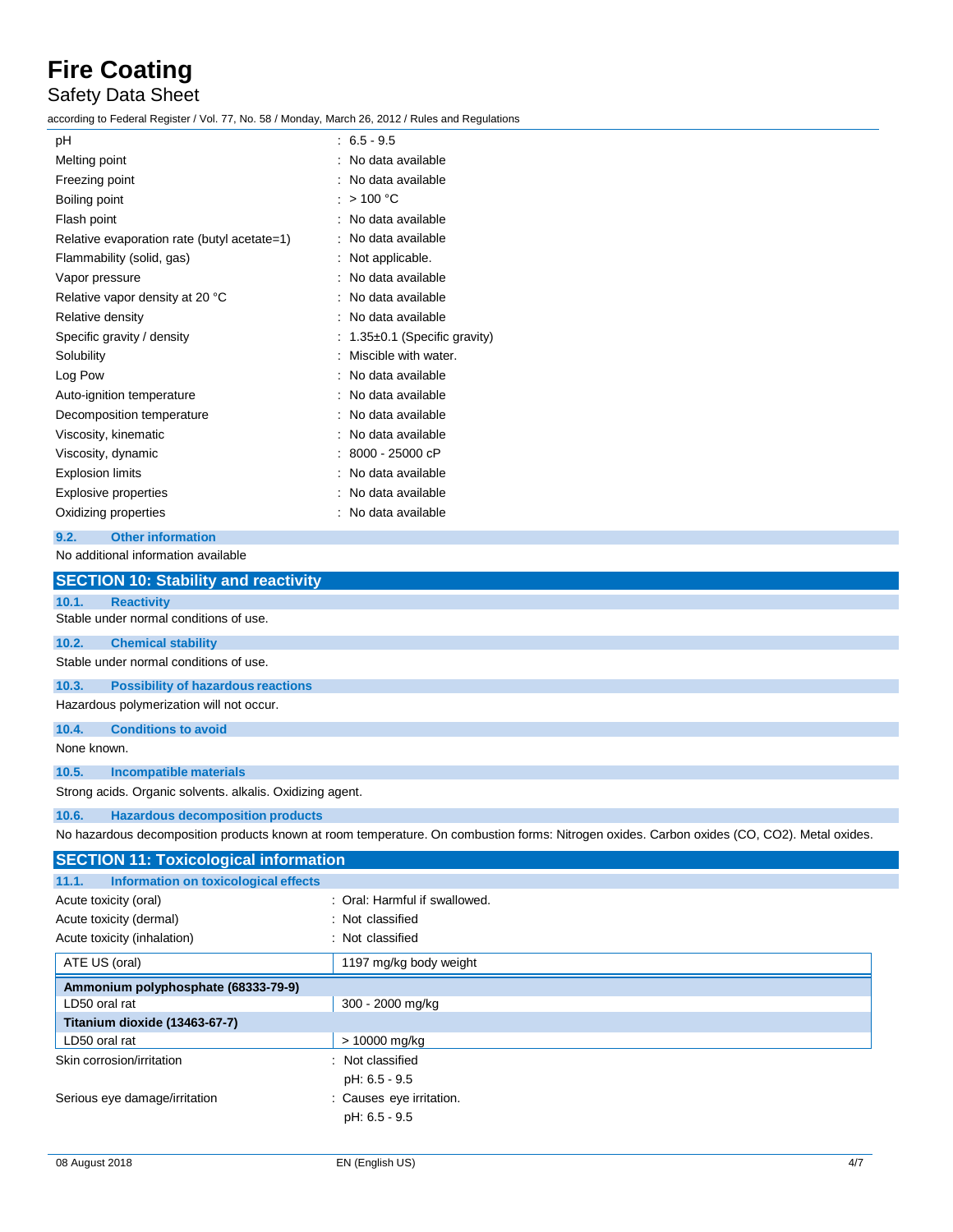Safety Data Sheet

according to Federal Register / Vol. 77, No. 58 / Monday, March 26, 2012 / Rules and Regulations

| Respiratory or skin sensitization                      | : Not classified                                                    |
|--------------------------------------------------------|---------------------------------------------------------------------|
| Germ cell mutagenicity                                 | Not classified                                                      |
| Carcinogenicity                                        | : Not classified.                                                   |
| <b>Fire Coating</b>                                    |                                                                     |
| Additional information                                 | Titanium dioxide is in a form that is not available for respiration |
| Titanium dioxide (13463-67-7)                          |                                                                     |
| IARC group                                             | 2B - Possibly carcinogenic to humans                                |
| In OSHA Hazard Communication Carcinogen<br>list        | Yes                                                                 |
| Reproductive toxicity                                  | Not classified                                                      |
| Specific target organ toxicity – single exposure       | : Not classified                                                    |
| Specific target organ toxicity – repeated<br>exposure  | Not classified                                                      |
| Aspiration hazard                                      | : Not classified                                                    |
| Viscosity, kinematic                                   | No data available                                                   |
| Likely routes of exposure                              | : Ingestion. Inhalation. Skin and eye contact.                      |
| Potential Adverse human health effects and<br>symptoms | : Harmful if swallowed. Causes serious eye irritation.              |
| Symptoms/effects after skin contact                    | : May cause slight temporary irritation.                            |
| Symptoms/effects after eye contact                     | : Causes eye irritation.                                            |
| Symptoms/effects after ingestion                       | : Harmful if swallowed.                                             |
| Other information                                      | : Likely routes of exposure: ingestion, inhalation, skin and eye.   |

| <b>SECTION 12: Ecological information</b>     |                                                                              |
|-----------------------------------------------|------------------------------------------------------------------------------|
| 12.1.<br><b>Toxicity</b>                      |                                                                              |
| Ammonium polyphosphate (68333-79-9)           |                                                                              |
| LC50 fish 1                                   | > 500 mg/l (Exposure time: 96 h - Species: Brachydanio rerio [static])       |
| LC50 fish 2                                   | 123 mg/l (Exposure time: 96 h - Species: Oncorhynchus mykiss [flow-through]) |
|                                               |                                                                              |
| 12.2.<br><b>Persistence and degradability</b> |                                                                              |

| <b>Fire Coating</b>                       |                  |
|-------------------------------------------|------------------|
| Persistence and degradability             | Not established. |
|                                           |                  |
| 12.3.<br><b>Bioaccumulative potential</b> |                  |
| <b>Fire Coating</b>                       |                  |
| Bioaccumulative potential                 | Not established. |
|                                           |                  |
| 12.4<br><b>Mobility in soil</b>           |                  |

No additional information available

### **12.5. Other adverse effects**

Other information **COLOGY COLOGY COLOGY COLOGY COLOGY COLOGY COLOGY COLOGY COLOGY COLOGY COLOGY COLOGY COLOGY COLOGY COLOGY COLOGY COLOGY COLOGY COLOGY COLOGY COLOGY COLOGY COLOG** 

| <b>SECTION 13: Disposal considerations</b> |                                            |                                                                                                                                                                                                                                                                    |  |  |  |
|--------------------------------------------|--------------------------------------------|--------------------------------------------------------------------------------------------------------------------------------------------------------------------------------------------------------------------------------------------------------------------|--|--|--|
| 13.1.                                      | <b>Disposal methods</b>                    |                                                                                                                                                                                                                                                                    |  |  |  |
|                                            | Product/Packaging disposal recommendations | : Dispose of contents/container to comply with applicable local, national and international<br>regulation, a licensed hazardous-waste disposal contractor or collection site except for empty<br>clean containers which can be disposed of as non-hazardous waste. |  |  |  |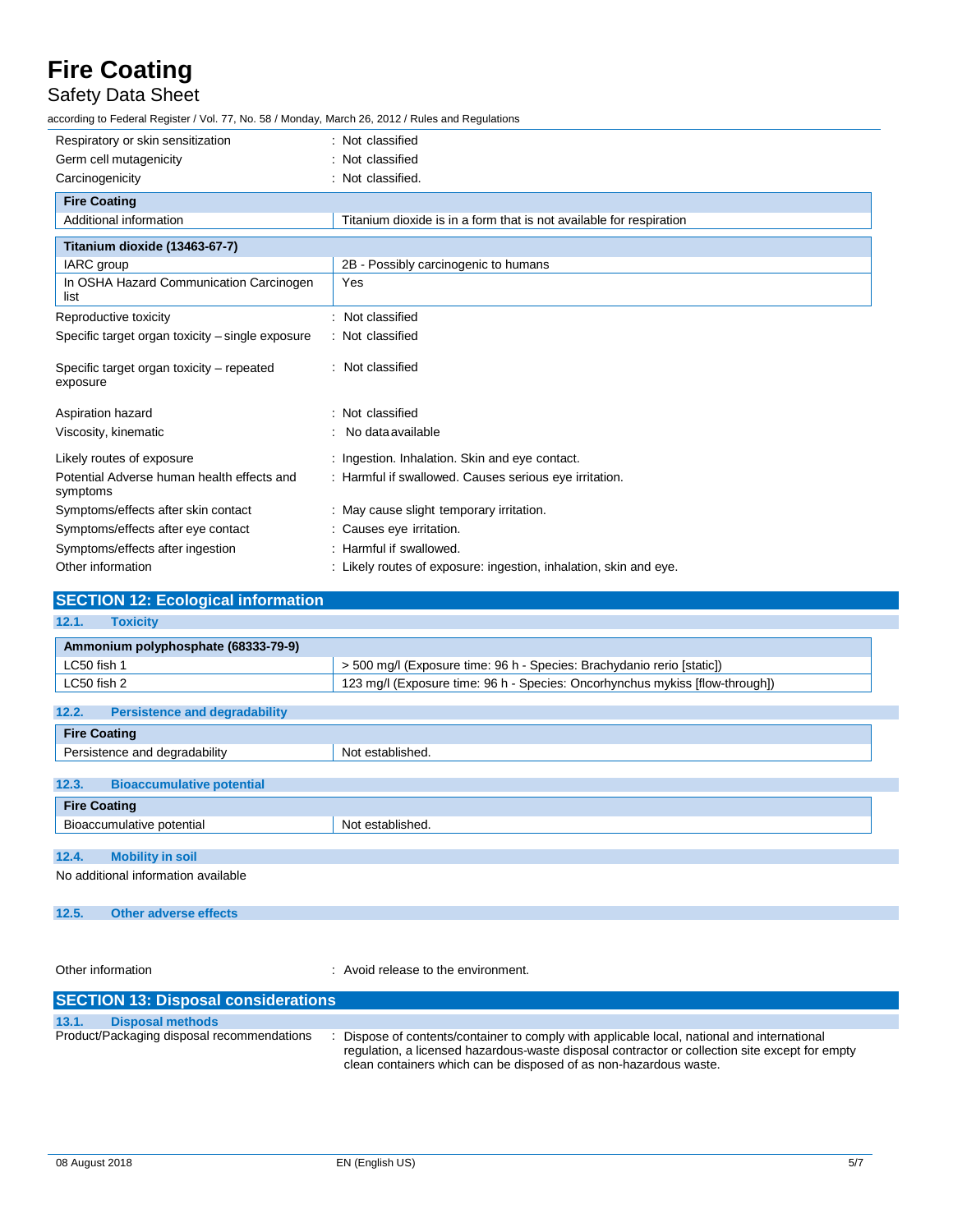## Safety Data Sheet

according to Federal Register / Vol. 77, No. 58 / Monday, March 26, 2012 / Rules and Regulations

#### **SECTION 14: Transport information**

#### **Department of Transportation (DOT)**

In accordance with DOT

Not regulated

#### **Transportation of Dangerous Goods**

Not regulated

#### **Transport by sea**

Not regulated

#### **Air transport**

Not regulated

## **SECTION 15: Regulatory information**

#### **15.1. US Federal regulations**

All components of this product are listed, or excluded from listing, on the United States Environmental Protection Agency Toxic Substances Control Act (TSCA) inventory

#### **15.2. International regulations**

#### **CANADA**

#### **Ammonium polyphosphate (68333-79-9)**

Listed on the Canadian DSL (Domestic Substances List)

#### **Titanium dioxide (13463-67-7)**

Listed on the Canadian DSL (Domestic Substances List)

### **EU-Regulations**

### **Ammonium polyphosphate (68333-79-9)**

Listed on the EEC inventory EINECS (European Inventory of Existing Commercial Chemical Substances)

#### **Titanium dioxide (13463-67-7)**

Listed on the EEC inventory EINECS (European Inventory of Existing Commercial Chemical Substances)

#### **National regulations**

**Ammonium polyphosphate (68333-79-9)**

- Listed on the AICS (Australian Inventory of Chemical Substances)
- Listed on IECSC (Inventory of Existing Chemical Substances Produced or Imported in China)
- Listed on the Japanese ENCS (Existing & New Chemical Substances) inventory
- Listed on the Japanese ISHL (Industrial Safety and Health Law)

Listed on the Korean ECL (Existing Chemicals List)

Listed on NZIoC (New Zealand Inventory of Chemicals)

- Listed on PICCS (Philippines Inventory of Chemicals and Chemical Substances)
- Listed on CICR (Turkish Inventory and Control of Chemicals)

Listed on the TCSI (Taiwan Chemical Substance Inventory)